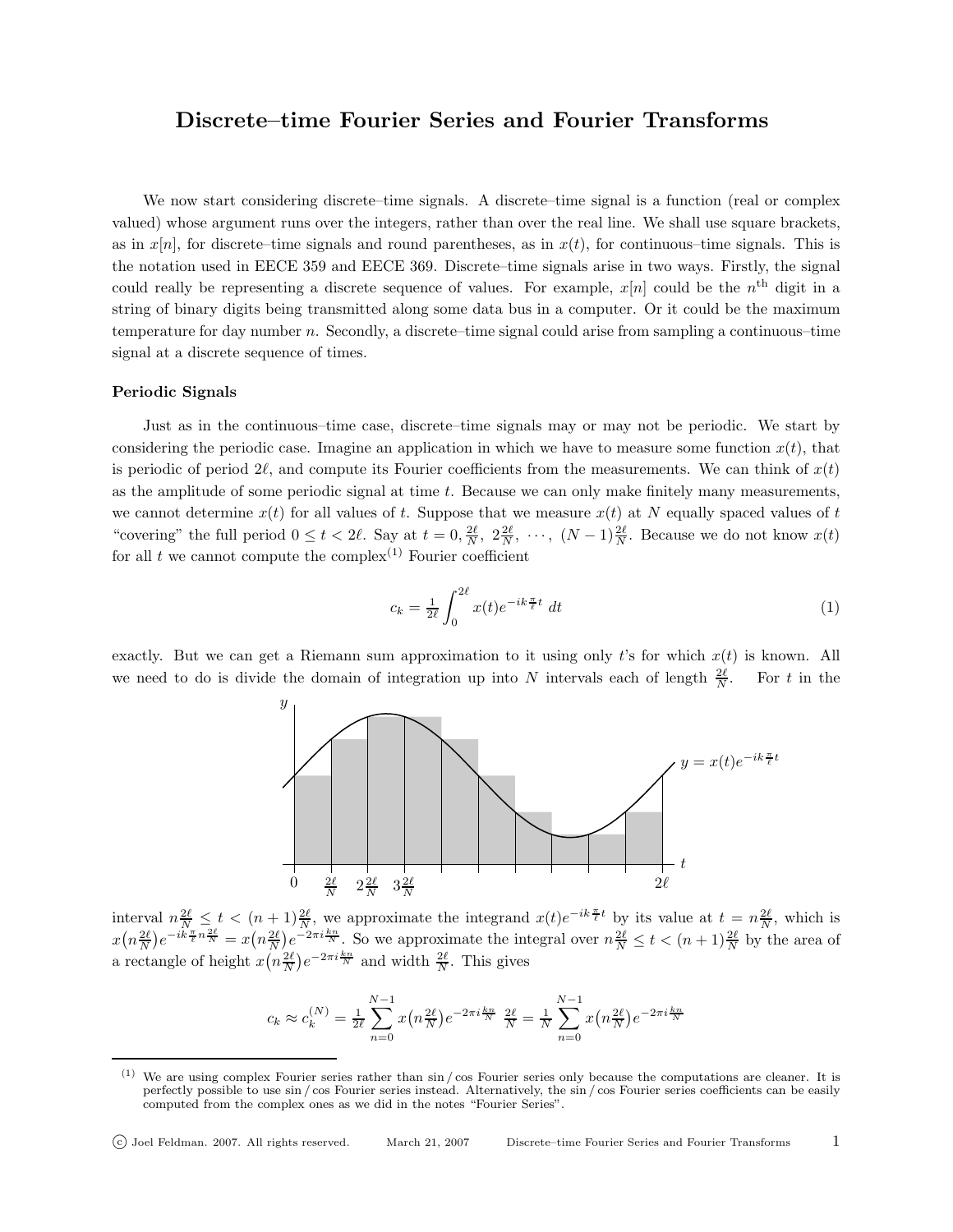To save writing for what follows set  $x[n] = x\left(n\frac{2\ell}{N}\right)$  and  $\hat{x}[k] = c_k^{(N)}$  $k^{(N)}$ . Then

$$
\hat{x}[k] = \frac{1}{N} \sum_{n=0}^{N-1} x[n] e^{-2\pi i \frac{k n}{N}}
$$

Note that  $x[n]$  and  $\hat{x}[k]$  are both periodic of period N. That is

$$
\hat{x}[k+N] = \frac{1}{N} \sum_{n=0}^{N-1} x[n]e^{-2\pi i \frac{(k+N)n}{N}} = \frac{1}{N} \sum_{n=0}^{N-1} x[n]e^{-2\pi i \frac{kn}{N}}e^{-2\pi i \frac{Nn}{N}} = \frac{1}{N} \sum_{n=0}^{N-1} x[n]e^{-2\pi i \frac{kn}{N}} \text{ because } e^{-2\pi n i} = 1
$$

$$
= \hat{x}[k]
$$

$$
x[n+N] = x\big((n+N)\frac{2\ell}{N}\big) = x\big(n\frac{2\ell}{N} + 2\ell\big) = x\big(n\frac{2\ell}{N}\big) = x[n]
$$

The vector  $(\hat{x}[k])_{k=0,1,2,\cdots,N-1}$ , defined by,

$$
\hat{x}[k] = \frac{1}{N} \sum_{n=0}^{N-1} x[n] e^{-2\pi i \frac{k n}{N}}
$$
\n(2)

is called the discrete Fourier series (or by some people the discrete Fourier transform) of the vector  $(x[j])_{j=0,1,2,\cdots,N-1}$ . One of the main facts about discrete Fourier series is that we can recover all of the (N different)  $x[n]$ 's exactly from  $\hat{x}[0], \hat{x}[1], \dots, \hat{x}[N-1]$  (or any other N consecutive  $\hat{x}[k]$ 's) using the inverse formula

$$
x[n] = \sum_{k=0}^{N-1} \hat{x}[k] e^{2\pi i \frac{nk}{N}}
$$
\n(3)

**Proof:** We need to show that if  $\hat{x}[k]$  is defined by (2), then (3) is true. To verify this we just substitute the definition of  $\hat{x}[k]$  into the right hand side of (3), taking care to rename the summation variable to ensure that we don't use  $n$  to stand for two different quantities in the same formula.

$$
\sum_{k=0}^{N-1} e^{2\pi i \frac{nk}{N}} \hat{x}[k] = \sum_{k=0}^{N-1} e^{2\pi i \frac{nk}{N}} \frac{1}{N} \sum_{n'=0}^{N-1} e^{-2\pi i \frac{n'k}{N}} x[n'] = \frac{1}{N} \sum_{n'=0}^{N-1} \sum_{k=0}^{N-1} e^{2\pi i \frac{k(n-n')}{N}} x[n']
$$
  

$$
= \frac{1}{N} \sum_{n'=0}^{N-1} x[n'] \sum_{k=0}^{N-1} e^{2\pi i \frac{k(n-n')}{N}} = \frac{1}{N} \sum_{n'=0}^{N-1} x[n'] \sum_{k=0}^{N-1} (e^{2\pi i \frac{n-n'}{N}})^k
$$
  

$$
= \frac{1}{N} \sum_{n'=0}^{N-1} x[n'] \sum_{k=0}^{N-1} r^k \quad \text{with } r = e^{2\pi i \frac{n-n'}{N}}
$$

For one value of  $n'$ , namely  $n' = n$ ,  $r = 1$  and

$$
\sum_{k=0}^{N-1} e^{2\pi i \frac{k(n-n')}{N}} = \sum_{k=0}^{N-1} 1 = N
$$

For all other values of  $n'$ , we can use the standard formula

$$
1 + r + r2 + \dots rp = \frac{1 - r^{p+1}}{1 - r}
$$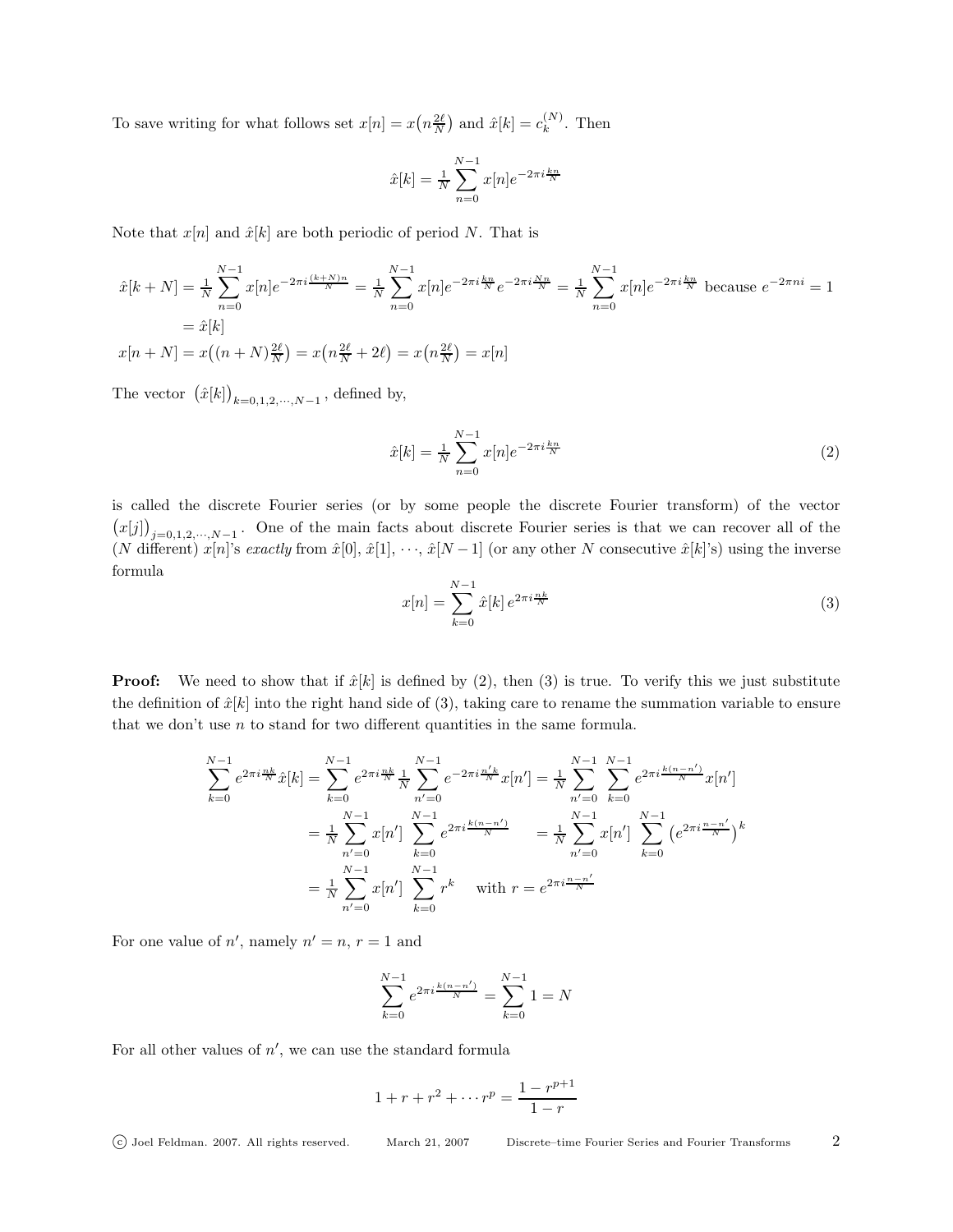(which you can check by multiplying out  $(1 - r)(1 + r + \cdots + r^p)$  and getting  $1 - r^{p+1}$ ) with  $p = N - 1$  and  $r = e^{2\pi i \frac{(n-n')}{N}}$  to get

$$
\sum_{k=0}^{N-1} e^{2\pi i \frac{k(n-n')}{N}} = \sum_{k=0}^{N-1} \left( e^{2\pi i \frac{(n-n')}{N}} \right)^k = \frac{1 - \left( e^{2\pi i \frac{(n-n')}{N}} \right)^N}{1 - e^{2\pi i (n-n')/N}} = \frac{1 - e^{2\pi i (n-n')}}{1 - e^{2\pi i (n-n')/N}} = 0
$$

because  $n - n'$  is an integer. Substituting the values we have just found for the k sums gives

$$
\sum_{k=0}^{N-1} e^{2\pi i \frac{nk}{N}} \hat{x}[k] = \frac{1}{N} \sum_{n'=0}^{N-1} x[n'] \sum_{k=0}^{N-1} e^{2\pi i \frac{k(n-n')}{N}} = \frac{1}{N} \sum_{n'=0}^{N-1} x[n'] \begin{cases} N & \text{if } n'=n\\ 0 & \text{if } n' \neq n \end{cases}
$$

$$
= x[n]
$$

as desired.

Example 1 In this example, we find the Fourier series for the discrete–time periodic square wave shown in the figure

$$
\begin{array}{c}\n\cdots \\
\hline\n\end{array}\n\begin{array}{c}\n\begin{array}{c}\n1 \\
\hline\n-11\n\end{array}\n\end{array}\n\begin{array}{c}\n\begin{array}{c}\n1 \\
\hline\n-2\n\end{array}\n\end{array}\n\begin{array}{c}\n\begin{array}{c}\n\begin{array}{c}\n1 \\
\hline\n1\n\end{array}\n\end{array}\n\end{array}\n\begin{array}{c}\n\cdots \\
\hline\n\end{array}\n\end{array}
$$

This signal has period  $N = 11$ . In computing its Fourier coefficients, we may sum n over any 11 consecutive values. We choose

$$
\hat{x}[k] = \frac{1}{N} \sum_{n=-2}^{8} x[n]e^{-2\pi i \frac{k n}{N}} = \frac{1}{11} \sum_{n=-2}^{2} e^{-2\pi i \frac{k n}{11}}
$$

The sum  $\sum_{ }^{2}$  $\sum_{n=-2}^{\infty} e^{-2\pi i \frac{k_n}{11}}$  is a finite geometric series

$$
a + ar + ar^{2} + \dots + ar^{p} = \begin{cases} a \frac{1 - r^{p+1}}{1 - r} & \text{if } r \neq 1 \\ a(p+1) & \text{if } r = 1 \end{cases} = \begin{cases} \frac{a - ar^{p+1}}{1 - r} & \text{if } r \neq 1 \\ a(p+1) & \text{if } r = 1 \end{cases}
$$

with

o the first term being  $a = e^{-2\pi i \frac{k n}{11}} \big|_{n=-2} = e^{4\pi i \frac{k}{11}}$ ,

o the first "omitted term" being 
$$
ar^{p+1} = e^{-2\pi i \frac{k n}{11}}|_{n=3} = e^{-6\pi i \frac{k}{11}}
$$
, and

• the ratio between successive terms being  $r = e^{-2\pi i \frac{k}{11}}$ .

Hence

$$
\hat{x}[k] = \frac{1}{11} \frac{e^{4\pi i \frac{k}{11}} - e^{-6\pi i \frac{k}{11}}}{1 - e^{-2\pi i \frac{k}{11}}} = \frac{1}{11} \frac{e^{4\pi i \frac{k}{11}} - e^{-6\pi i \frac{k}{11}}}{e^{-\pi i \frac{k}{11}} \left(e^{\pi i \frac{k}{11}} - e^{-\pi i \frac{k}{11}}\right)} = \frac{1}{11} \frac{e^{5\pi i \frac{k}{11}} - e^{-5\pi i \frac{k}{11}}}{2i \sin\left(\pi \frac{k}{11}\right)} = \frac{1}{11} \frac{\sin\left(5\pi \frac{k}{11}\right)}{\sin\left(\pi \frac{k}{11}\right)}
$$

provided the ratio  $r \neq 1$ . That is, provided  $k \neq 0, \pm 11, \pm 22, \cdots$ . When  $k = 0, \pm 11, \pm 22, \cdots$ , we have that  $a = \frac{1}{11}$ ,  $r = 1$  and five terms, so that  $\hat{x}[k] = \frac{5}{11}$ . These Fourier coefficients are graphed in the figure



Both of the sums in (2) and (3) are finite. So there is no problem of truncation error or Gibb's phenomenon when computing discrete Fourier series, at least if N is not humongous.

**The Second Service**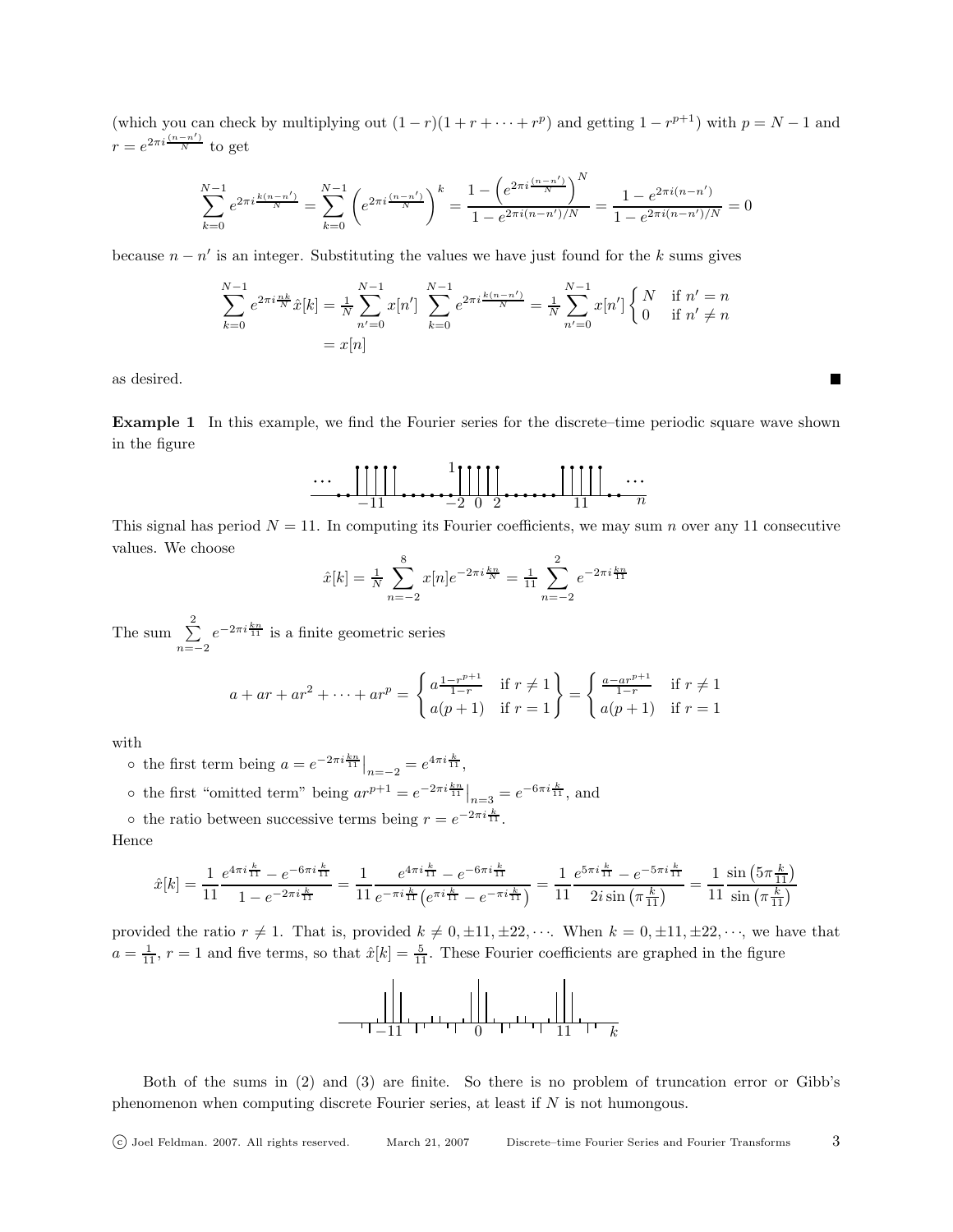Discrete–time Fourier series have properties very similar to the linearity, time shifting, etc. properties of the Fourier transform. A table of some of the most important properties is provided at the end of these notes. Here are derivations of a few of them.

**Time Shifting:** Let  $n_0$  be any integer. If  $x[n]$  is a discrete–time signal of period N, then so is  $y[n] =$  $x[n - n_0]$ . The  $k^{\text{th}}$  Fourier coefficient of  $y[n]$  is

$$
\hat{y}[k] = \frac{1}{N} \sum_{n=0}^{N-1} y[n]e^{-2\pi i \frac{k n}{N}} = \frac{1}{N} \sum_{n=0}^{N-1} x[n - n_0]e^{-2\pi i \frac{k n}{N}}
$$

Now substitute  $m = n - n_0$  in the sum:

$$
\hat{y}[k] = \frac{1}{N} \sum_{m=-n_0}^{N-1-n_0} x[m] e^{-2\pi i \frac{k(m+n_0)}{N}} = e^{-2\pi i \frac{k n_0}{N}} \left\{ \frac{1}{N} \sum_{m=-n_0}^{N-1-n_0} x[m] e^{-2\pi i \frac{k m}{N}} \right\}
$$

The summand is periodic of period N. That is, replacing m by  $m + N$  has no effect on the summand. So all domains of summation consisting of a single full period give the same sum. Consequently we may replace the sum  $\sum_{m=-n_0}^{N-1-n_0}$  by the sum  $\sum_{m=0}^{N-1}$  and the sum in parentheses is exactly  $\hat{x}[k]$ . Thus  $\hat{y}[k] = e^{-2\pi i \frac{k n_0}{N}} \hat{x}[k]$ . **Conjugation:** Notice that if  $x[n]$  is a discrete–time signal of period N, then so is  $y[n] = \overline{x[n]}$ . The  $k^{\text{th}}$ Fourier coefficient of  $y[n]$  is

$$
\hat{y}[k] = \frac{1}{N} \sum_{n=0}^{N-1} y[n] e^{-2\pi i \frac{nk}{N}} = \frac{1}{N} \sum_{n=0}^{N-1} \overline{x[n]} e^{-2\pi i \frac{nk}{N}} = \overline{\frac{1}{N} \sum_{n=0}^{N-1} x[n] e^{-2\pi i \frac{n(-k)}{N}}} = \overline{\hat{x}[-k]}
$$

This tells us that the k<sup>th</sup> Fourier coefficient of the periodic discrete–time signal  $\overline{x[n]}$  is  $\overline{\hat{x}[-k]}$ . In particular,  $x[n]$  is real valued if and only if  $\overline{x[n]} = x[n]$  for all n, which is true if and only the Fourier coefficients of  $x[n]$ and  $y[n] = x[n]$  are the same. That is,

$$
x[n]
$$
 is real for all  $n \iff \overline{\hat{x}[-k]} = \hat{x}[k]$  for all k

Parseval's relation: We can derive a version of Parseval's relation for discrete–time Fourier series just as we did for the Fourier transform. Subbing (2) into

$$
\sum_{k=0}^{N-1} |\hat{x}[k]|^2 = \sum_{k=0}^{N-1} {\{\overline{\hat{x}[k] \}} \hat{x}[k]} = \sum_{k=0}^{N-1} {\{\frac{1}{N} \sum_{n=0}^{N-1} \overline{x[n]} e^{2\pi i \frac{k n}{N}} \} \hat{x}[k]}
$$
  

$$
= \frac{1}{N} \sum_{n=0}^{N-1} \sum_{k=0}^{N-1} \overline{x[n]} e^{2\pi i \frac{k n}{N}} \hat{x}[k] = \frac{1}{N} \sum_{n=0}^{N-1} \overline{x[n]} {\{\sum_{k=0}^{N-1} e^{2\pi i \frac{k n}{N}} \hat{x}[k] \}}
$$
  

$$
= \frac{1}{N} \sum_{n=0}^{N-1} \overline{x[n]} x[n] = \frac{1}{N} \sum_{n=0}^{N-1} |x[n]|^2
$$

## The Fast Fourier Transform

The "Fast Fourier Transform" does not refer to a new or different type of Fourier transform. It refers to a very efficient algorithm (made popular by a publication of J. W. Cooley and J. W. Tukey in 1965, but actually known to Gauss in about 1805) for computing the discrete–time Fourier and inverse Fourier sums (2) and (3). We will not be covering this algorithm in this course, though it is not particularly sophisticated. The main idea behind it is explained in the supplementary notes "The Fast Fourier Transform".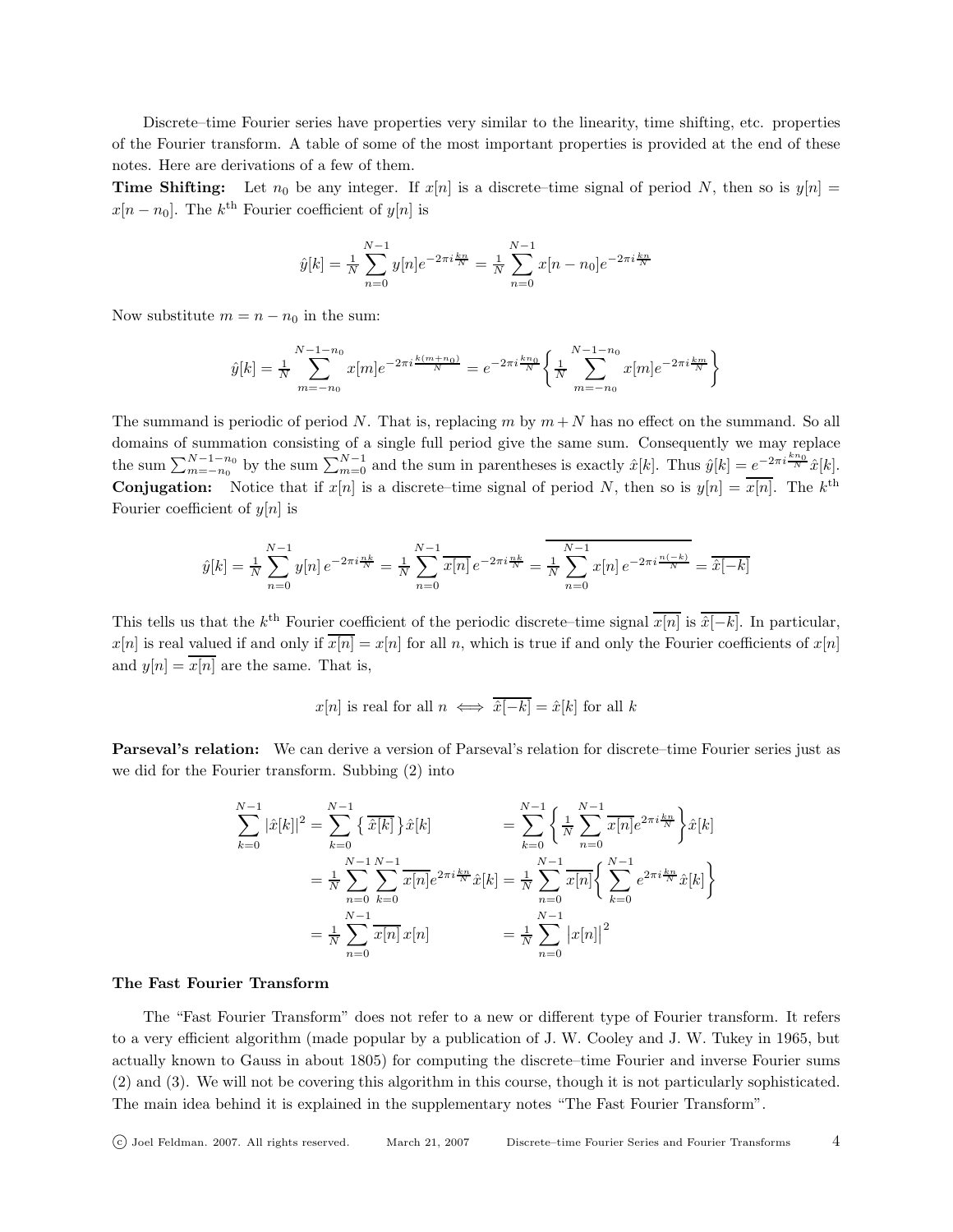You have access to the fast Fourier transform through the MATLAB commands fft and ifft. But a little care must be exercised when using fft and ifft because they implement different conventions than ours. If the input vector x is of length N, then xhat =  $\texttt{fft}(x)$  is a vector xhat with the N elements

$$
\operatorname{xhat}(k) = \sum_{n=1}^{N} \mathbf{x}(n) e^{-2\pi i \frac{(k-1)(n-1)}{N}}, \qquad 1 \le k \le N
$$

and if the input vector xhat is of length N, then  $x = \text{ifft(xhat)}$  is a vector x with the N elements

$$
\mathbf{x}(n) = \frac{1}{N} \sum_{k=1}^{N} \operatorname{xhat}(k) e^{2\pi i \frac{(k-1)(n-1)}{N}}, \qquad 1 \le n \le N.
$$

In contrast to equations (2) and (3), the factor of  $\frac{1}{N}$  appears in **ifft.** The reason for the funny looking exponents is that, in MATLAB, vector indices start with 1 rather than 0.

So given any complex numbers  $x[0], \ldots, x[N-1]$ , the vector  $\hat{x}$  given by equation (2) above can be computed, in MATLAB, as follows:

$$
x = [x[0], x[1], x[2], \ldots, x[N-1]] ;
$$
  
that = (1/N)\*fft(x);

Notice the factor of  $1/N$  in the second line. The resulting vector xhat will have N entries, corresponding to  $[\hat{x}[0], \hat{x}[1], \ldots, \hat{x}[N-1]]$ . But notice that MATLAB's subscripting rules require

$$
\hat{x}[0] = \texttt{xhat}(1), \quad \hat{x}[1] = \texttt{xhat}(2), \quad \cdots, \quad \hat{x}[N-1] = \texttt{xhat}(\mathbf{N}).
$$

Similarly, if complex numbers  $\hat{x}[0], \ldots, \hat{x}[N-1]$  are given, the vector x in equation (3) above can be found using these MATLAB commands:

$$
\begin{aligned}\n\texttt{xhat} &= \left[ \hat{\mathbf{x}}[0], \hat{\mathbf{x}}[1], \dots, \hat{\mathbf{x}}[N-1] \right] \; ; \\
\mathbf{x} &= N*if\, \texttt{f} \, \texttt{f} \, (\texttt{xhat}) : \n\end{aligned}
$$

$$
\begin{array}{c}\n\text{A} & \text{N-III}\n\end{array}
$$

Here, again, the factor of  $N$  in the second line corrects for a different system of conventions between these notes and the MATLAB software system.

## Aperiodic Signals

We now develop a frequency expansion for non-periodic discrete–time functions using the same strategy as we did in the continuous–time case.

Again, for simplicity we'll only develop the expansions for functions  $x[n]$  that are zero for all sufficiently large  $|n|$ . Again, our conclusions will actually apply to a much broader class of functions. Let N be an even integer that is sufficiently large that  $x[n] = 0$  for all  $|n| \geq \frac{1}{2}N$ . We can get a discrete–time Fourier series expansion for the part of  $x[n]$  with  $|n| < \frac{1}{2}N$  by using the periodic extension trick. Define  $x^{(N)}[n]$  to be the unique discrete–time function determined by the requirements that

*i)* 
$$
x^{(N)}[n] = x[n]
$$
 for  $-\frac{N}{2} < n \le \frac{N}{2}$   
*ii)*  $x^{(N)}[n]$  is periodic of period N

Then, for  $-\frac{N}{2} < n \le \frac{N}{2}$ ,

$$
x[n] = x^{(N)}[n] = \sum_{-\frac{N}{2} < k \le \frac{N}{2}} \widehat{x^{(N)}}[k] \, e^{2\pi i \frac{nk}{N}} \qquad \text{where} \qquad \widehat{x^{(N)}}[k] = \frac{1}{N} \sum_{-\frac{N}{2} < n \le \frac{N}{2}} x[n] \, e^{-2\pi i \frac{nk}{N}} \tag{4}
$$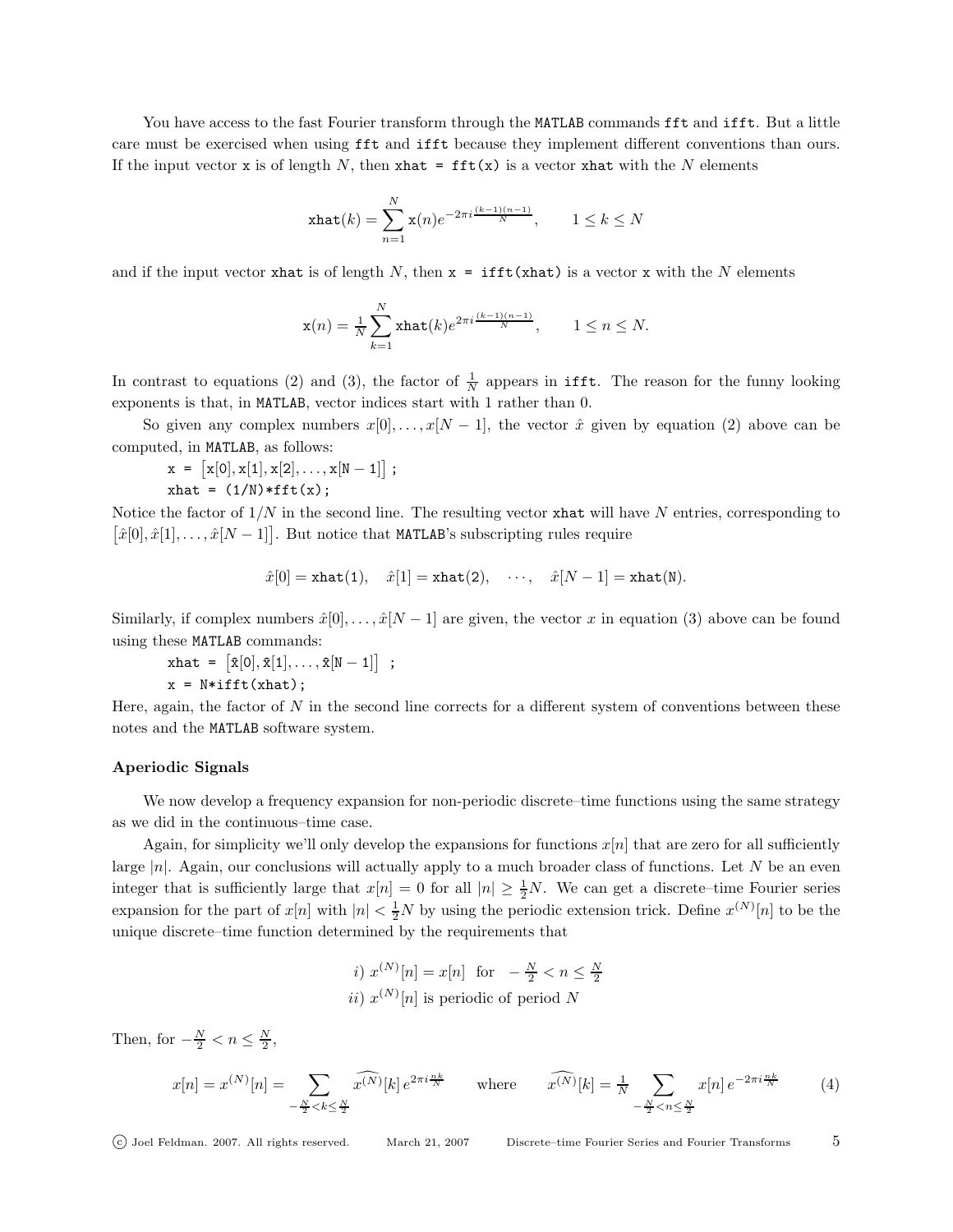Here we have exploited the fact that since both  $x^{(N)}[n]$  and  $x^{(N)}[k]$  are periodic of period N, we may choose the range of summation in (2) and (3) to be any consecutive set of N integers. We have chosen  $-\frac{N}{2} < k \leq \frac{N}{2}$ and  $-\frac{N}{2} < n \leq \frac{N}{2}$  because they will lead to nice limits when we send  $N \to \infty$ .

To get a representation of  $x[n]$  that is is valid for all n's, not just those in a finite interval  $-\frac{N}{2} < n \le \frac{N}{2}$ , we take the limit  $N \to \infty$ . To evaluate this limit we again interpret the sum over k in (4) as a Riemann sum approximation to a certain integral. For each integer k, define the  $k^{\text{th}}$  frequency to be  $\omega_k = 2\pi \frac{k}{N}$ . Also use  $\Delta\omega = \frac{2\pi}{N}$  to denote the spacing,  $\omega_{k+1} - \omega_k$ , between any two successive frequencies and define  $\hat{x}(\omega) = \sum_{n=-\infty}^{\infty} x[n]e^{-i\omega n}$ . Since  $x[n] = 0$  for all  $|n| \ge \frac{N}{2}$ ,

$$
\widehat{x^{(N)}}[k] = \frac{1}{N} \sum_{-\frac{N}{2} < n \le \frac{N}{2}} x[n]e^{-2\pi i \frac{nk}{N}} = \frac{1}{N} \sum_{n=-\infty}^{\infty} x[n]e^{-i2\pi \frac{k}{N}n} = \frac{1}{N} \sum_{n=-\infty}^{\infty} x[n]e^{-i\omega_k n} = \frac{1}{2\pi} \hat{x}(\omega_k) \Delta \omega
$$

In this notation,

$$
x[n] = x^{(N)}[n] = \sum_{-\frac{N}{2} < k \leq \frac{N}{2}} \frac{1}{2\pi} \hat{x}(\omega_k) \Delta \omega \ e^{2\pi i \frac{nk}{N}} = \frac{1}{2\pi} \sum_{\substack{k \text{ with } \\ -\pi < \omega_k \leq \pi}} \hat{x}(\omega_k) e^{i\omega_k n} \ \Delta \omega
$$

for any  $-\frac{N}{2} < n \le \frac{N}{2}$ . Note that we have multiplied the summation restriction  $-\frac{N}{2} < k \le \frac{N}{2}$  by  $\frac{2\pi}{N}$  to get the equivalent restriction  $-\pi < \omega_k \leq \pi$ . As we let  $N \to \infty$ , the restriction  $-\frac{N}{2} < n \leq \frac{N}{2}$  disappears and the right hand side, which is exactly a Riemann sum approximation sum to the integral  $\frac{1}{2\pi} \int_{-\pi}^{\pi} \hat{x}(\omega) e^{i\omega n} d\omega$ , converges to that integral. We conclude that

$$
x[n] = \frac{1}{2\pi} \int_{-\pi}^{\pi} \hat{x}(\omega) e^{i\omega n} d\omega \quad \text{where} \quad \hat{x}(\omega) = \sum_{n=-\infty}^{\infty} x[n] e^{-i\omega n} \tag{5}
$$

The function  $\hat{x}(\omega)$  is called the discrete–time Fourier transform of  $x[n]$  or the spectrum of  $x[n]$ . For any integer m,

$$
\hat{x}(\omega + 2\pi m) = \sum_{n=-\infty}^{\infty} x[n]e^{-i(\omega + 2\pi m)n} = \sum_{n=-\infty}^{\infty} x[n]e^{-i\omega n}e^{-i2\pi mn} = \sum_{n=-\infty}^{\infty} x[n]e^{-i\omega n} = \hat{x}(\omega)
$$

So  $\hat{x}(\omega)$  is periodic of period  $2\pi$  and we may choose as the domain of integration in (5) any interval of length  $2\pi$ .

Formulae (5) should look familiar. They are exactly the first Fourier expansion that we saw, but with the roles of the time and frequency domains exchanged. In Theorem 1 of the notes "Fourier Series", we saw that, if  $f(t)$  is continuous with continuous first derivative and is also periodic with period  $2\pi$ , then

$$
f(t) = \sum_{k=-\infty}^{\infty} c_k e^{ikt} \quad \text{where} \quad c_k = \frac{1}{2\pi} \int_{-\pi}^{\pi} f(t) e^{-ikt} dt
$$

If we make the substitutions  $t = \omega$  and  $k = -n$  we get

$$
f(\omega) = \sum_{n=-\infty}^{\infty} c_{-n} e^{-in\omega} \quad \text{where} \quad c_{-n} = \frac{1}{2\pi} \int_{-\pi}^{\pi} f(\omega) e^{in\omega} d\omega
$$

which is exactly (5) with  $x[n] = c_{-n}$  and  $\hat{x}(\omega) = f(\omega)$ .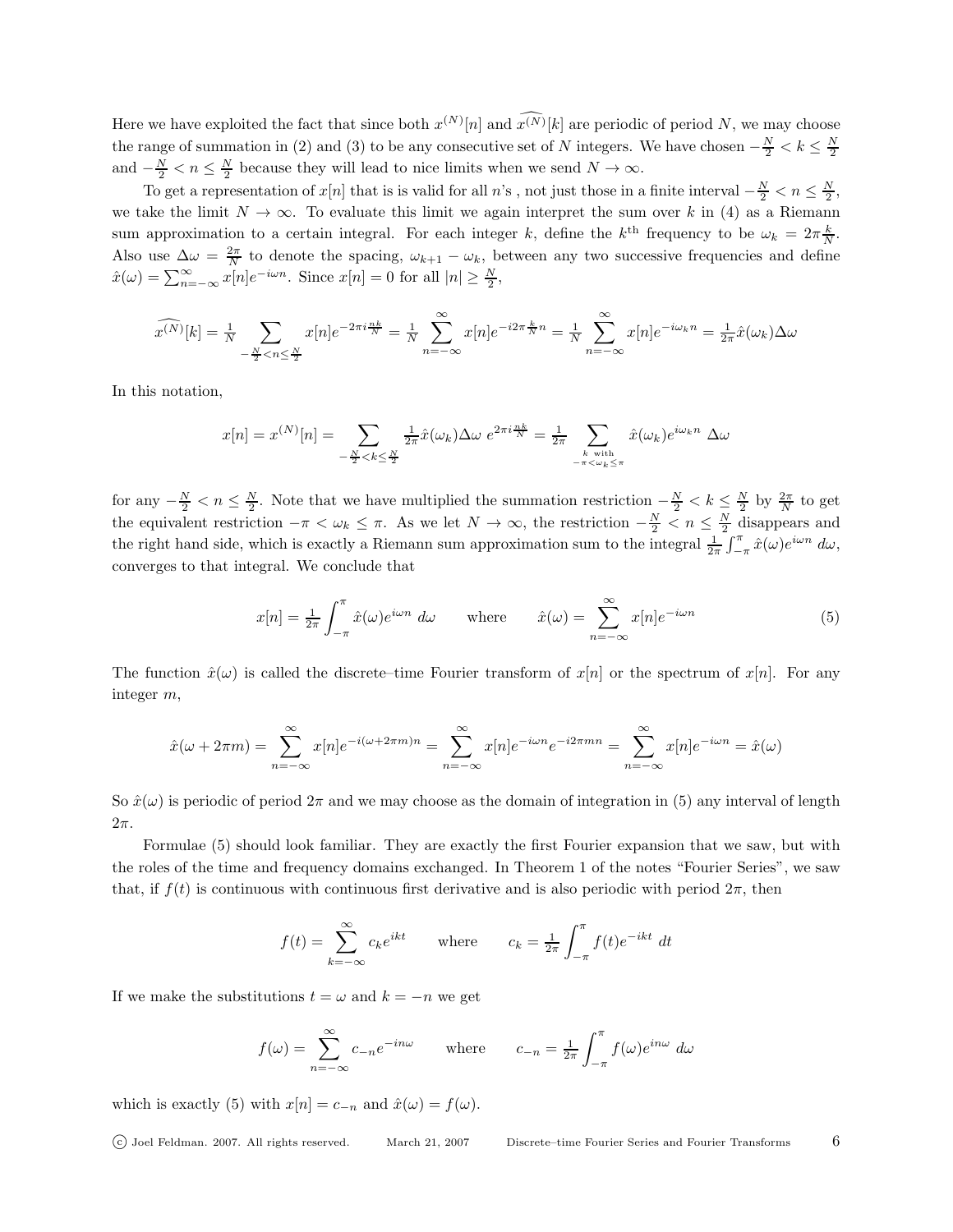Example 2 The discrete–time signal

$$
x[n] = a^n u[n]
$$
 where  $u[n] = \begin{cases} 1 & \text{if } n \ge 0 \\ 0 & \text{if } n < 0 \end{cases}$ 

is graphed in the figure

1 −4 −3 −2 −1 0 1 2 3 4 y = x[n] n

It has the discrete Fourier transform

$$
\hat{x}(\omega) = \sum_{n=-\infty}^{\infty} x[n]e^{-i\omega n} = \sum_{n=0}^{\infty} a^n e^{-i\omega n} = \sum_{n=0}^{\infty} (ae^{-i\omega})^n = \frac{1}{1 - ae^{-i\omega}}
$$

Example 3 The discrete–time signal shown in the figure

$$
\cdots \underbrace{\prod_{i=2}^{n} \prod_{i=1}^{n} \prod_{j=1}^{n} \cdots}_{n}
$$

consists of a single pulse from the square wave signal of Example 1. The computation of its Fourier transform is virtually identical to the computation of the Fourier coefficients in Example 1.

$$
\hat{x}(\omega) = \sum_{n=-\infty}^{\infty} x[n]e^{-i\omega n} = \sum_{n=-2}^{2} e^{-i\omega n}
$$

This is again a finite geometric series

$$
a + ar + ar2 + \dots + arp = a \frac{1 - r^{p+1}}{1 - r}
$$
 if  $r \neq 1$ 

this time with first term  $a = e^{2i\omega}$ , ratio  $r = e^{-i\omega}$  and  $p = 4$ . Hence

$$
\hat{x}(\omega) = e^{2i\omega} \frac{1 - e^{-5i\omega}}{1 - e^{-i\omega}} = \frac{e^{\frac{5}{2}i\omega}}{e^{\frac{1}{2}i\omega}} \frac{1 - e^{-5i\omega}}{1 - e^{-i\omega}} = \frac{e^{\frac{5}{2}i\omega} - e^{-\frac{5}{2}i\omega}}{e^{\frac{1}{2}i\omega} - e^{-\frac{1}{2}i\omega}} = \frac{\sin\left(\frac{5}{2}\omega\right)}{\sin\left(\frac{1}{2}\omega\right)}
$$

when  $e^{-i\omega} \neq 1$ , i.e. when  $\omega \neq 2k\pi$ , with k an integer. When  $\omega = 2k\pi$ , we have that  $a = 1$  and  $r = 1$  so that  $\hat{x}(\omega) = 5$ . This Fourier transform is graphed in the figure



As sample derivations of the properties of the transform (5), we now develop the two properties that involve convolutions. First suppose that we take the product  $p[n] = x[n]y[n]$  of the two discrete–time signals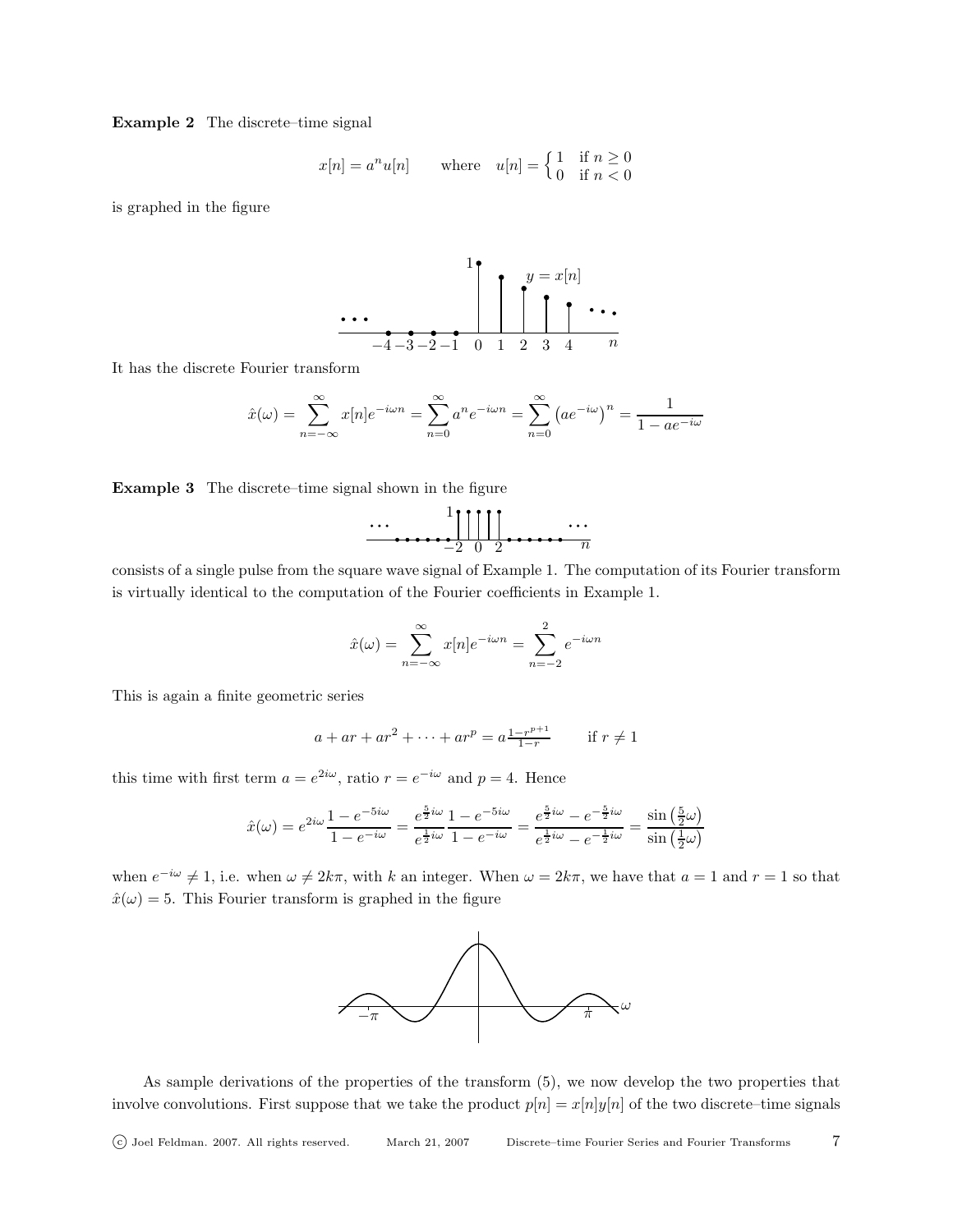$x[n]$  and  $y[n]$ . Then, by (5),

$$
\hat{p}[\omega] = \sum_{n=-\infty}^{\infty} x[n]y[n]e^{-i\omega n} = \sum_{n=-\infty}^{\infty} \left\{ \frac{1}{2\pi} \int_{-\pi}^{\pi} \hat{x}(\theta)e^{i\theta n} d\theta \right\} y[n]e^{-i\omega n}
$$

$$
= \frac{1}{2\pi} \int_{-\pi}^{\pi} d\theta \hat{x}(\theta) \sum_{n=-\infty}^{\infty} y[n]e^{-i(\omega-\theta)n}
$$
(6)
$$
= \frac{1}{2\pi} \int_{-\pi}^{\pi} d\theta \hat{x}(\theta)\hat{y}(\omega-\theta)
$$

which is, aside from the prefactor of  $\frac{1}{2\pi}$ , the convolution of  $\hat{x}$  and  $\hat{y}$ . Note that the domain of integration is over one period of  $\hat{x}$  and  $\hat{y}$ .

Second, if we take the convolution

$$
c[n] = (x * y)[n] = \sum_{m = -\infty}^{\infty} x[n - m]y[m]
$$

then

$$
\hat{c}(\omega) = \sum_{n=-\infty}^{\infty} c[n]e^{-i\omega n} = \sum_{n=-\infty}^{\infty} \sum_{m=-\infty}^{\infty} x[n-m]y[m]e^{-i\omega n} = \sum_{m=-\infty}^{\infty} \sum_{n=-\infty}^{\infty} x[n-m]e^{-i\omega(n-m)}y[m]e^{-i\omega m}
$$

For each fixed m

$$
\sum_{n=-\infty}^{\infty} x[n-m]e^{-i\omega(n-m)} \stackrel{k=n-m}{=} \sum_{k=-\infty}^{\infty} x[k]e^{-i\omega k} = \hat{x}(\omega)
$$

so

$$
\hat{c}(\omega) = \sum_{m=-\infty}^{\infty} \hat{x}(\omega)y[m]e^{-i\omega m} = \hat{x}(\omega) \sum_{m=-\infty}^{\infty} y[m]e^{-i\omega m} = \hat{x}(\omega)\hat{y}(\omega)
$$
\n(7)

Example 4 Suppose that we take the convolution of the impulse signal

$$
\delta[n] = \begin{cases} 1 & \text{if } n = 0 \\ 0 & \text{if } n \neq 0 \end{cases}
$$

with some other signal  $x[n]$ . Then

$$
(x * \delta)[n] = \sum_{m = -\infty}^{\infty} x[n - m]\delta[m]
$$

But, by the definition of  $\delta$ , every single term in the sum, except that with  $m = 0$  is zero. So

$$
(x * \delta)[n] = x[n-0]\delta[0] = x[n]
$$

By (7), the discrete Fourier transform of  $x[n] = (x * \delta)[n]$  is  $\hat{x}(\omega)\hat{\delta}(\omega)$ . So  $\hat{\delta}(\omega)$  ought to be one. By definition,

$$
\hat{\delta}(\omega) = \sum_{n=\infty}^{\infty} \delta[n] e^{-i\omega n}
$$

Again, by the definition of  $\delta$ , every term in the sum, except that with  $n = 0$ , is zero. So  $\hat{\delta}(\omega) = \delta[0]e^{-i\omega 0} = 1$ as expected.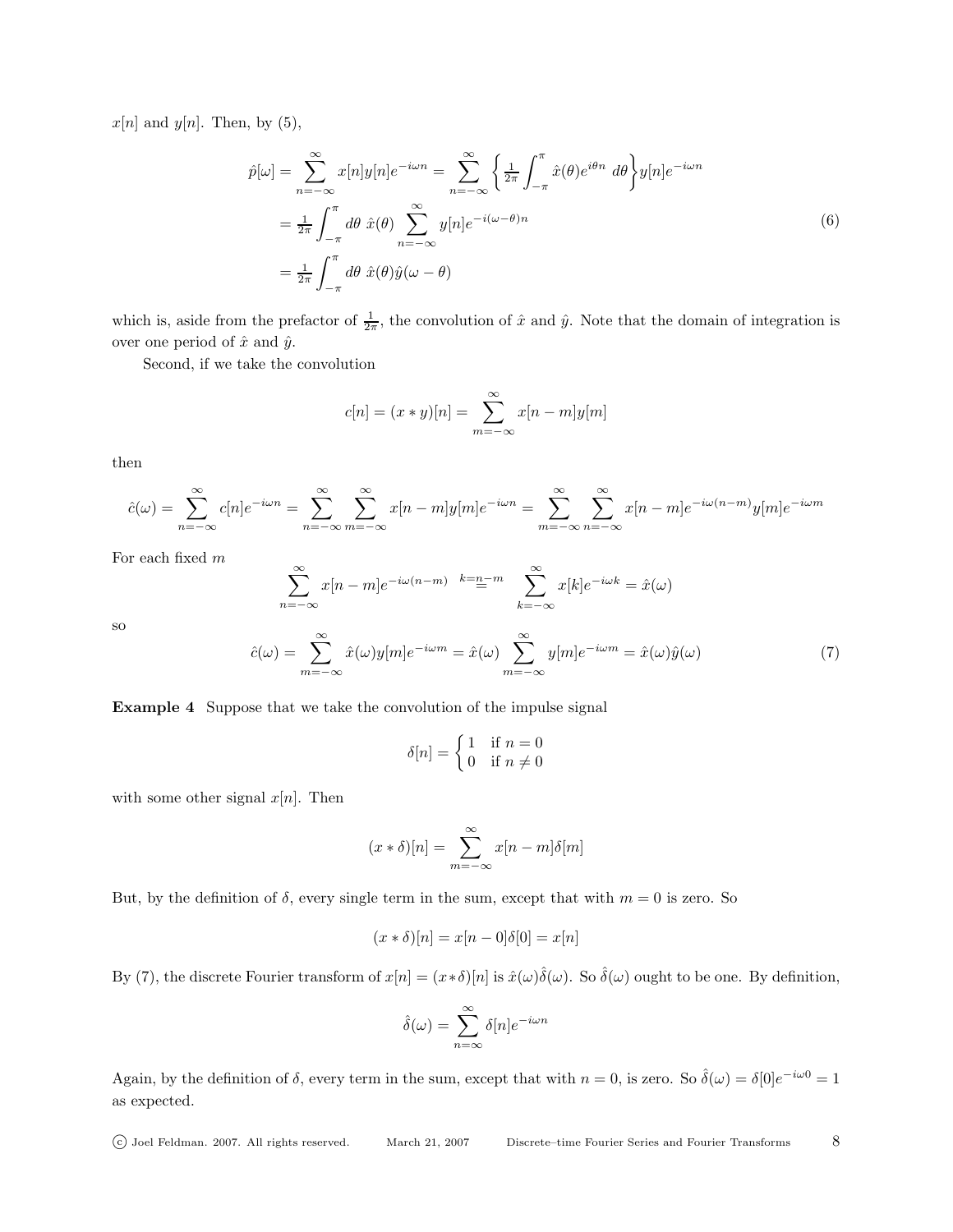Example 5 This time, let's convolve an impulse

$$
\delta_{n_0}[n] = \begin{cases} 1 & \text{if } n = n_0 \\ 0 & \text{if } n \neq n_0 \end{cases}
$$

at some time  $n_0$ , possibly nonzero, with some other signal  $x[n]$ . Then

$$
(x * \delta_{n_0})[n] = \sum_{m = -\infty}^{\infty} x[n - m]\delta_{n_0}[m] = x[n - n_0]\delta_{n_0}[n_0] = x[n - n_0]
$$

The DFT of  $\delta_{n_0}$  is

$$
\hat{\delta}_{n_0}(\omega) = \sum_{n=\infty}^{\infty} \delta_{n_0}[n]e^{-i\omega n} = \delta_{n_0}[n_0]e^{-i\omega n_0} = e^{-i\omega n_0}
$$

So (7) tells us that the DFT of the time shifted signal  $x[n - n_0]$  is

$$
\hat{\delta}_{n_0}(\omega)\hat{x}(\omega) = e^{-i\omega n_0}\hat{x}(\omega)
$$

Example 6 As a less trivial example of a direct evaluation of a convolution consider the boxcar

$$
\beta[n] = \begin{cases} 1 & \text{if } |n| \le 2 \\ 0 & \text{if } |n| > 2 \end{cases}
$$

of Example 3. The convolution

$$
(\beta * \beta)[n] = \sum_{m = -\infty}^{\infty} \beta[n - m]\beta[m]
$$

The first factor,  $\beta[n-m]$  is zero unless  $|n-m| \leq 2$ , i.e. unless m is within distance 2 of n, i.e. unless  $n-2 \leq m \leq n+2$ . The second factor,  $\beta[m]$  is zero unless  $-2 \leq m \leq 2$ . So the convolution  $(\beta * \beta)[n]$  is the number of integers m that obey both  $n-2 \le m \le n+2$  and  $-2 \le m \le 2$ .

∘ If *n* is so negative that  $n + 2 < -2$  (i.e.  $n < -4$ ) there are no *m*'s that obey both  $n - 2 \le m \le n + 2$ and  $-2 \le m \le 2$ . This is illustrated in the figure below. In his case, the convolution is zero.

−2 2 <sup>n</sup> <sup>−</sup> <sup>2</sup> <sup>n</sup> + 2 <sup>m</sup>

∘ If we increase *n* so that  $-2 \le n + 2 \le 2$  (i.e.  $-4 \le n \le 0$ ) then the inequalities  $n-2 \le m \le n+2$  and  $-2 \le m \le 2$  reduce to  $-2 \le m \le n+2$ . This is illustrated in the figure below. In general, if  $k \le p$ are two integers, the number of integers m that obey  $k \le m \le p$  is  $p - k + 1$ . (In particular, if  $p = k$ , there is one allowed m and if  $p = k + 1$ , there are two allowed m's.) Applying this with  $p = n + 2$  and  $k = -2$ , we have that, in his case, the convolution is  $(n + 2) - (-2) + 1 = n + 5$ .

−2 2 <sup>n</sup> <sup>−</sup> <sup>2</sup> <sup>n</sup> + 2 <sup>m</sup>

∘ If we increase *n* again so that  $-2 \le n-2 \le 2$  (i.e.  $0 \le n \le 4$ ) then the inequalities  $n-2 \le m \le n+2$ and  $-2 \le m \le 2$  reduce to  $n-2 \le m \le 2$ . This is illustrated in the figure below. In his case the convolution is  $2 - (n - 2) + 1 = 5 - n$ .

−2 2 <sup>n</sup> <sup>−</sup> <sup>2</sup> <sup>n</sup> + 2 <sup>m</sup>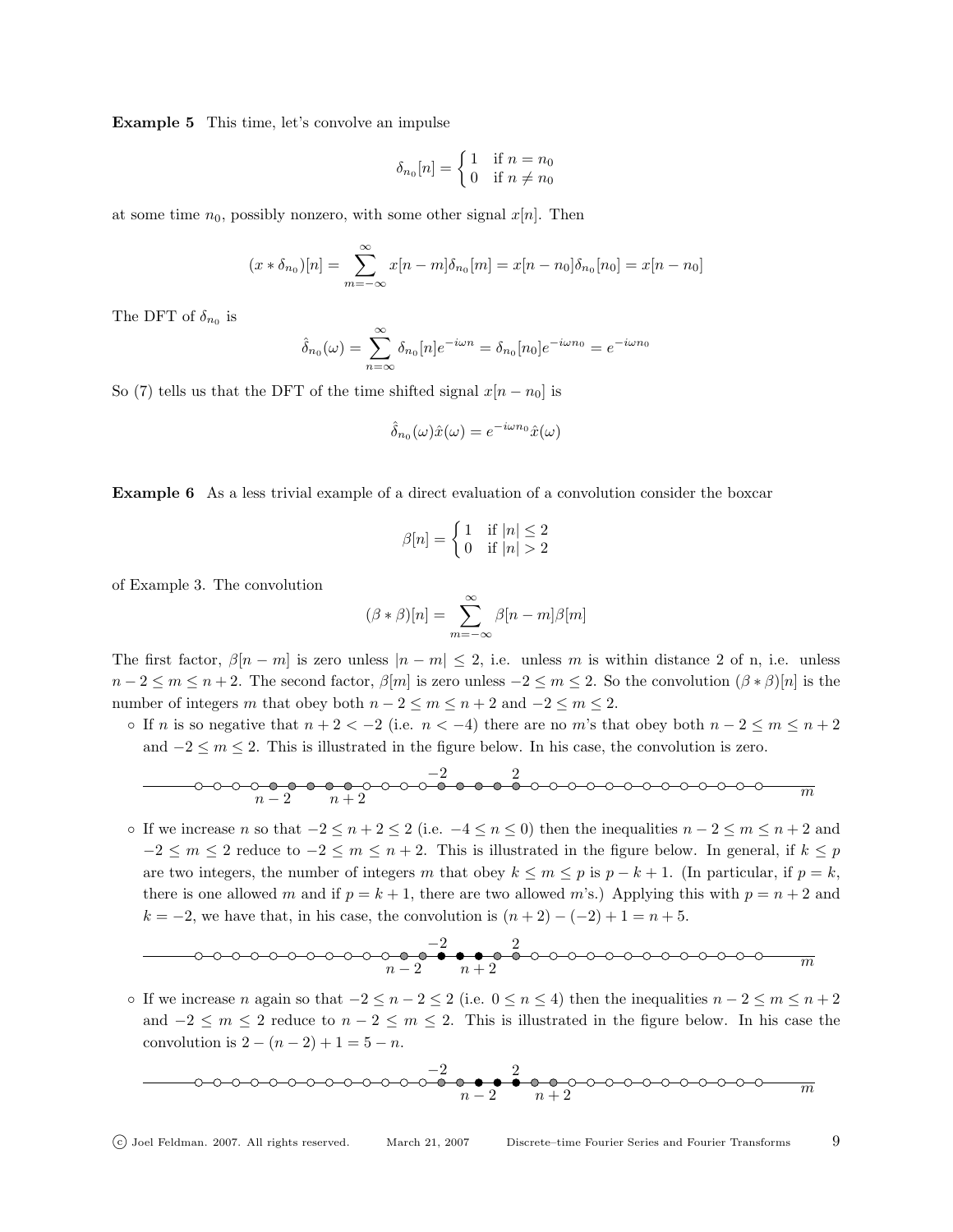• Finally, if n is so positive that  $n-2 > 2$  (i.e.  $n > 4$ ) there are no m's that obey both  $n-2 \le m \le n+2$ and  $-2 \le m \le 2$ . This is illustrated in the figure below. In his case the convolution is zero.



We have now seen a number of different, but closely related, Fourier expansions. They are given in the following table.

| time domain                | frequency domain          |                                                                                                                                                        |                                                                                       |
|----------------------------|---------------------------|--------------------------------------------------------------------------------------------------------------------------------------------------------|---------------------------------------------------------------------------------------|
| continuous, period $2\ell$ | discrete                  | $x(t) = \sum_{k=0}^{\infty} \hat{x}[k] e^{ik \frac{\pi}{\ell} t}$<br>$k=-\infty$                                                                       | $\hat{x}[k] = \frac{1}{2\ell} \int_{-\ell}^{\ell} x(t) e^{-ik \frac{\pi}{\ell} t} dt$ |
| continuous                 | continuous                | $x(t) = \frac{1}{2\pi} \int_{-\infty}^{\infty} \hat{x}(\omega) e^{i\omega t} d\omega \hat{x}(\omega) = \int_{-\infty}^{\infty} x(t) e^{-i\omega t} dt$ |                                                                                       |
| discrete, period $N$       | discrete, period $N$      | $x[n] = \sum_{k=1}^{N-1} \hat{x}[k] e^{2\pi i \frac{nk}{N}}$<br>$k=0$                                                                                  | $\hat{x}[k] = \frac{1}{N} \sum_{n=1}^{N-1} x[n] e^{-2\pi i \frac{kn}{N}}$<br>$n=0$    |
| discrete                   | continuous, period $2\pi$ | $x[n] = \frac{1}{2\pi} \int_{-\pi}^{\pi} \hat{x}(\omega) e^{i\omega n} d\omega \quad \hat{x}(\omega) = \sum_{n=1}^{\infty} x[n] e^{-i\omega n}$        | $n=-\infty$                                                                           |

Observe that

◦ If in either domain, time or frequency, the function is periodic (not periodic) then the argument in the other domain is discrete (runs continuously).

◦ If in either domain, time or frequency, the function has a discrete argument (continuous argument), then the transformed function in the other domain is periodic (not periodic).

Not surprisingly, all of four of these transforms have properties very similar to the linearity, time shifting, etc. properties of the Fourier transform. The detailed versions of these properties are given in the following tables.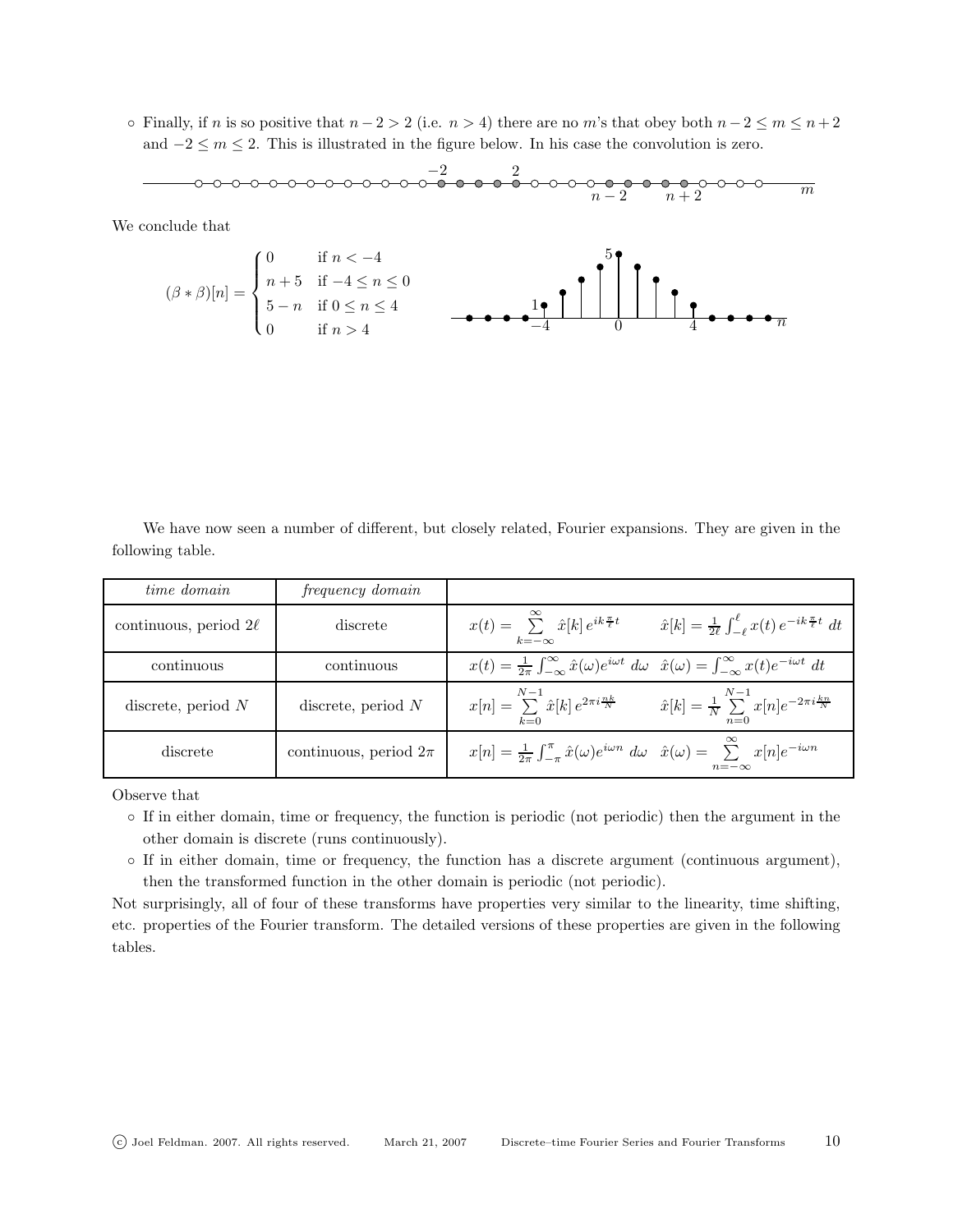| Continuous-time, period $2\ell$ |  |
|---------------------------------|--|
|---------------------------------|--|

| Property                  | Periodic Signal                                                                        | Fourier Coefficients                                                                  |
|---------------------------|----------------------------------------------------------------------------------------|---------------------------------------------------------------------------------------|
|                           | $x(t) = \sum_k \hat{x}[k]e^{ik\frac{\pi}{\ell}t}$                                      | $\hat{x}[k] = \frac{1}{2\ell} \int_{-\ell}^{\ell} x(t) e^{-ik \frac{\pi}{\ell} t} dt$ |
|                           | $y(t) = \sum_k \hat{y}[k]e^{ik\frac{\pi}{\ell}t}$                                      | $\hat{y}[k] = \frac{1}{2\ell} \int_{-\ell}^{\ell} y(t) e^{-ik \frac{\pi}{\ell} t} dt$ |
| Linearity                 | $Ax(t) + By(t)$                                                                        | $A\hat{x}[k]+B\hat{y}[k]$                                                             |
| Time Shifting             | $x(t-t_0)$                                                                             | $e^{-ik\frac{\pi}{\ell}t_0}\hat{x}[k]$                                                |
| <b>Frequency Shifting</b> | $e^{in\frac{\pi}{\ell}t}x(t)$                                                          | $\hat{x}[k-n]$                                                                        |
| Conjugation               | x(t)                                                                                   | $\hat{x}[-k]$                                                                         |
| Time Reversal             | $x(-t)$                                                                                | $\hat{x}[-k]$                                                                         |
| Differentiation           | x'(t)                                                                                  | $ik\frac{\pi}{\ell}\hat{x}[k]$                                                        |
| Convolution               | $\int_{-\ell}^{\ell} x(\tau)y(t-\tau) d\tau$                                           | $2\ell\,\hat{x}[k]\hat{y}[k]$                                                         |
| Multiplication            | x(t)y(t)                                                                               | $\sum_{i=1}^{\infty} \hat{x}[m]\hat{y}[k-m]$<br>$m=-\infty$                           |
| Parseval                  | $\frac{1}{2\ell} \int_{-\ell}^{\ell}  x(t) ^2 dt = \sum_{k=0}^{\infty}  \hat{x}[k] ^2$ |                                                                                       |

Continuous–time, aperiodic

| Property                  | <i>Aperiodic Signal</i>                                                                                    | Fourier Transform                                                                    |  |
|---------------------------|------------------------------------------------------------------------------------------------------------|--------------------------------------------------------------------------------------|--|
|                           | $x(t) = \frac{1}{2\pi} \int_{-\infty}^{\infty} \hat{x}(\omega) e^{i\omega t} d\omega$                      | $\hat{x}(\omega) = \int_{-\infty}^{\infty} x(t) e^{-i\omega t} dt$                   |  |
|                           | $y(t) = \frac{1}{2\pi} \int_{-\infty}^{\infty} \hat{y}(\omega) e^{i\omega t} d\omega$                      | $\hat{y}(\omega) = \int_{-\infty}^{\infty} y(t) e^{-i\omega t} dt$                   |  |
| Linearity                 | $Ax(t) + By(t)$                                                                                            | $A\hat{x}(\omega) + B\hat{y}(\omega)$                                                |  |
| Time Shifting             | $x(t-t_0)$                                                                                                 | $e^{-i\omega t_0}\hat{x}(\omega)$                                                    |  |
| Frequency Shifting        | $e^{i\omega_0 t}x(t)$                                                                                      | $\hat{x}(\omega - \omega_0)$                                                         |  |
| Scaling                   | $x(\frac{t}{a})$                                                                                           | $ \alpha  \hat{x} (\alpha \omega)$                                                   |  |
| Time Shift & Scaling      | $x(\frac{t-t_0}{a})$                                                                                       | $ \alpha e^{-i\omega t_0}\hat{x}(\alpha\omega)$                                      |  |
| Frequency shift & scaling | $ \alpha e^{i\omega_0 t}x(\alpha t)$                                                                       | $\hat{x}(\frac{\omega-\omega_0}{\omega})$                                            |  |
| Conjugation               | x(t)                                                                                                       | $\hat{x}(-\omega)$                                                                   |  |
| Time Reversal             | $x(-t)$                                                                                                    | $\hat{x}(-\omega)$                                                                   |  |
| $t$ -Differentiation      | x'(t)                                                                                                      | $i\omega \hat{x}(\omega)$                                                            |  |
| $\omega$ -Differentiation | tx(t)                                                                                                      | $i\frac{d}{d\omega}\hat{x}(\omega)$                                                  |  |
| Convolution               | $\int_{-\infty}^{\infty} x(\tau)y(t-\tau) d\tau$                                                           | $\hat{x}(\omega)\hat{y}(\omega)$                                                     |  |
| Multiplication            | x(t)y(t)                                                                                                   | $\frac{1}{2\pi}\int_{-\infty}^{\infty}\hat{x}(\theta)\hat{y}(\omega-\theta) d\theta$ |  |
| Duality                   | $\hat{x}(t)$                                                                                               | $2\pi x(-\omega)$                                                                    |  |
| Parseval                  | $\int_{-\infty}^{\infty}  x(t) ^2 dt = \frac{1}{2\pi} \int_{-\infty}^{\infty}  \hat{x}(\omega) ^2 d\omega$ |                                                                                      |  |